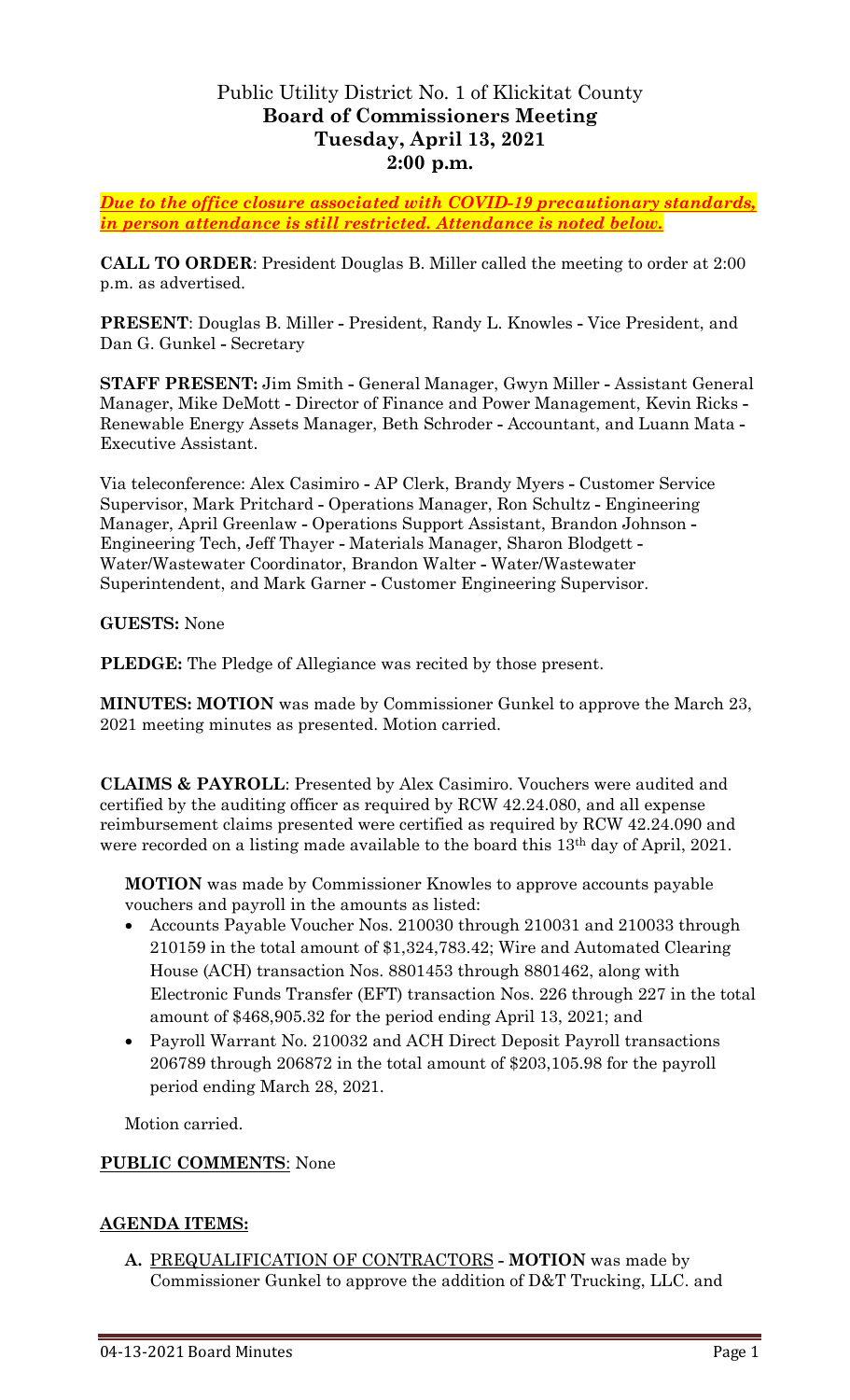agree to add them to the small works roster for the 2021 period. Motion carried.

**B.** BID AWARDS- Tree Trimming and Right of Way clearing 2021 **- MOTION** was made by Commissioner Gunkel to award the bid to Asplundh Tree Experts for \$454,168.00 based upon price and to Northwest Line Clearance in the amount of \$601,120.00 as the second lowest bidder. Each bid was based upon supplying one crew and our work load requires two crews. Motion carried.

## **REPORTS:**

**Renewable Energy Assets March update -** Kevin Ricks presented the report for March. March yielded the best production to date this year, however we are still below our budgeted volumes. The plant experienced an unplanned outage due to a compressor oil pump failure. Lead time to replace this failed component was 12 weeks, however, spare parts were ordered in 2020 and fortunately this part was received a few days before the failure, so downtime was minimal. Lessons learned were the need for ensuring we have a parts inventory, and the need to continue to improve upon start-up time moving forward. Some items are proprietary but staff continues to research alternate sources in hopes to speed up lead times and reduce costs.

Staffing update: Doug Senn has moved back to an Operator II position, Jonah Humphreys is the Interim Site Supervisor and an offer has been extended to an interview candidate from Texas, also for an RNG Operator II position. These positions were made available as we are expecting two retirements this year. The candidate from Texas has accepted the position and the start date is May 3.

**Bonneville Power Administration outage update -** Ron Schultz discussed the BPA caused outage from March 25, 2021. An unscheduled power outage was experienced on the 230kV transmission system, which affected over half of our customer base. BPA had been performing some communications testing in one of their substations. A missed step in their test plan resulted in a system operation and stranded our 230kV Transmission line feeding the EE Clouse substation leaving it without power. Staff immediately reached out to BPA, they ceased their testing and power was restored after approximately 20 minutes. The Dalles BPA service territory has undergone some transitions due to retirements. This event exposed areas where BPA needs to improve communications with KPUD and make sure that the new staff understands how our system integrates with theirs. It also provided insight to a few internal areas that we need to harden within our own systems. Staff is working with BPA on education of system and communications as well as evaluating redundancy options for our phones, servers, and other internal systems. A memo was sent to BPA that in the future, prior to any testing being done at substations or systems that might result in the loss of the 115kV to the BPA Goldendale substation, BPA will switch to the Chenoweth feed. Puget Sound Energy also found that their steam turbine generator remained operational and islanded, even when the rest of the plant was off line. They will work with KPUD Engineering to evaluate and to correct this issue as well.

**Power and Finance March update -** Mike DeMott discussed the impending retirement of Randy Gregg from The Energy Authority (TEA). Randy has contributed his expertise to our utility since 2011. He is an appreciated resource that will be greatly missed when he retires. Mike has been working with Randy to prepare for the Clean Energy Transformation Act (CETA) market and during these discussions TEA provided some presentation material related to the 8th Power Plan. The Commissioners voiced their concerns around the validity of this study as it suggested that with large renewable additions the need for resources to cover capacity and resource adequacy is virtually eliminated by 2027. Natural gas fired generation is also reduced consistently over time under this evaluation and appears to only be replaced by additional renewables. The presentation further suggests that customer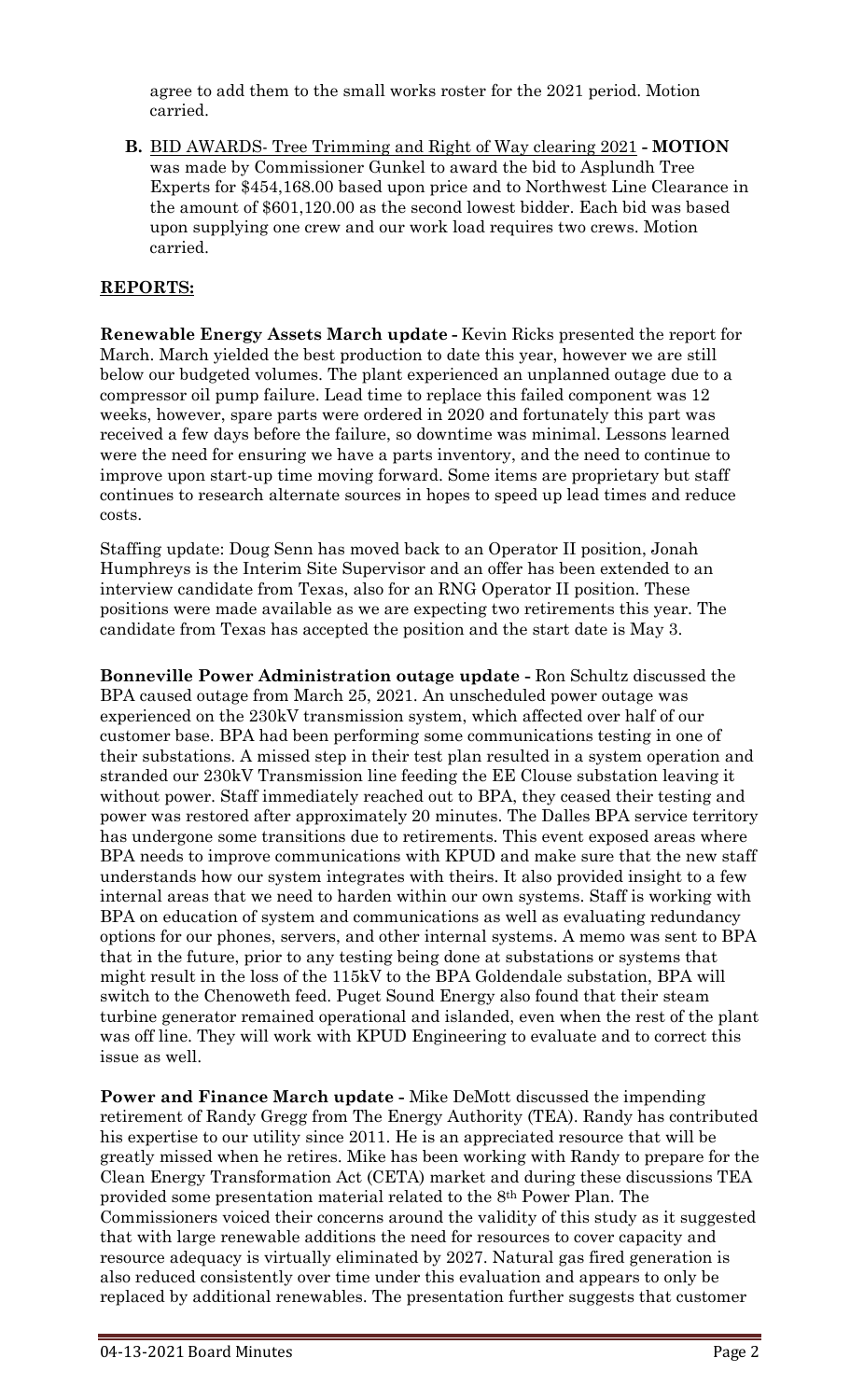power bills will go down over time. Commissioner Gunkel stated that this study makes no mention of infrastructure costs and who will bear the costs of constructing the large increase in renewable generation and related transmission infrastructure. The commissioners were in agreement that this study demonstrates where the states are heading and asked Mike to continue to evaluate strategies so we can be prepared when future opportunities arise. Mike also reviewed the Mid-C forward price curves which seem to suggest a dry spring/summer and below average hydro supply conditions. Our hedges for purchased power are substantially below the Mid-C forward prices so our exposure to increased wholesale power purchase expense is largely mitigated. White Creek related revenue is anticipated to be above budget if current pricing conditions hold. There will be more discussions to come as we near the end of our White Creek contract. Selling wind power into the hourly market is challenging for power scheduling agents. Flattening wind with other generation and bringing to load is definitely in need of evaluation and a potential future strategy for our share of WCW output.

The 2015A Bond 2035 and 2036 maturity related refinance closing will be April 15. The final documents were provided for signature. The first draft of a resolution to provide repayment structure requirements set forth by the commissioners was presented. The goal is for future board members to understand the thought behind the 2021 refinance strategy. Commissioner Gunkel stated that this was a good high level view, but would like to have minimum payment requirements, discussed in prior meetings, reflected in the resolution or related financial policy documents. This minimum accelerated debt repayment amount was suggested to total \$1 million if surplus funds are sufficient and all other financial policy requirements are met. The commissioners also agree with this repayment strategy having a designated line item within the future budgets. They would like to leave a documented legacy of understanding on how these funds were to be utilized.

**February Financial update -** Beth Schroder presented the February financials. The year-end revenue variance references the difference between budgeted revenue and forecasted revenue without the budgeted rate increase. The expectation is that the Loci well control project being online will bring the Renewable Natural Gas revenue closer to budget. White Creek Wind revenues are higher than budget due to improved pricing. With the governor's moratorium on collections, our customer service forecasted revenue shows a reduction related to billing fees and loss of interest. Through the end of the current moratorium extension we are forecasting to be approximately \$70,000 lower than budget for the year in those two categories. If moratoriums are extended, this amount will likely increase. Forecasted RNG expenses have increased due to the approved Loci investment with all other expenses to date within budget. With the refinancing activity completed, our debt service coverage improved from 1.23 to 1.68. Our expense forecast will be updated for items of significance following the end of the first quarter.

Moss Adams is completing their 2020 annual financial audit. We expect to receive the audited financials by mid-May. Annual financial reporting to the state is due May 30, so this schedule aligns with that requirement.

**COMMISSIONER DOUGLAS MILLER -** Commissioner Miller reported that he will attend the Washington Public Utility Association annual meeting on April 15 and has completed his F-1 reporting.

**COMMISSIONER RANDY KNOWLES -** Commissioner Knowles attended the Public Utilities Risk Management Services administrative meeting in March. With no surprise, insurance prices are rising significantly across the board. Property insurance premiums alone rose 20 percent. The group will be reviewing ways to evaluate this surge during the June meeting. Some items already under discussion are deductibles and cyber security. Being a part of a pool, even though cyber security is one area we have received praise for our efforts, costs are reflective of the group. The need to consider researching our own individual plans to evaluate options is evident. It is healthy to challenge the costs. Property insurance increases were approved at the last meeting and are reflective of the current market. Wildfires are also driving costs. A proposed \$2.5 million premium increase is under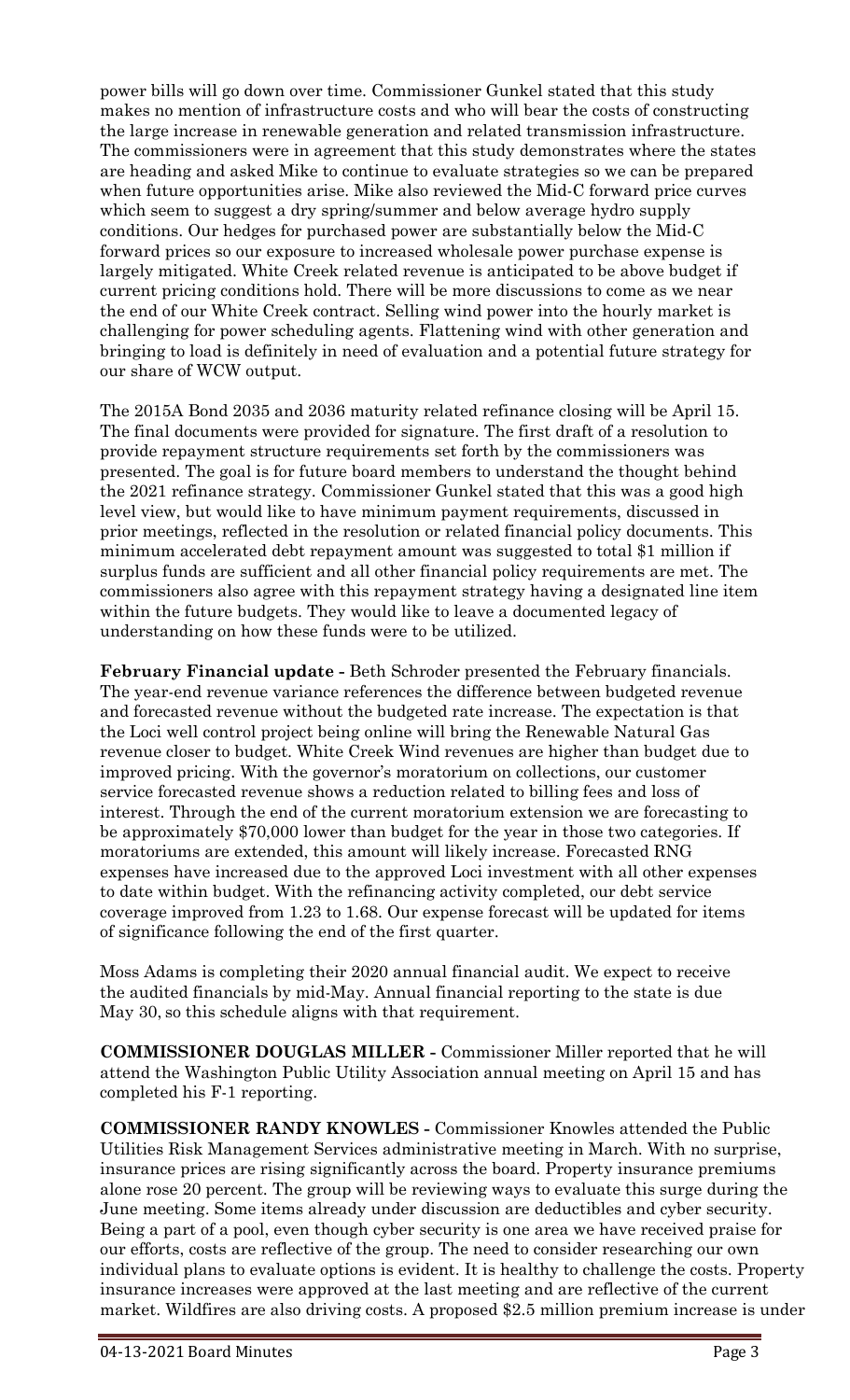evaluation. Commissioner Knowles inquired on the status of the MM28 litigation. Gwyn stated we have received the first request for information from the Department of Justice. A review is scheduled with our attorneys April 15.

**COMMISSIONER DAN GUNKEL -** Commissioner Gunkel did not have a report.

**ASSISTANT GENERAL MANAGER -** Gwyn Miller presented the current operational update.

- COVID-19 update: Gwyn discussed the Governor's "Roadmap to Recovery" announcement of downgrading three areas in the state based upon case increase metrics. Areas are being grouped by county again; adjustments are based upon case number increases as compared to population within the county and hospital occupancy capacity. The Department of Health can also make suggestions to downgrade counties based upon these metrics.
- Staffing update: Summer college student positions are currently advertised. Customer service hired an intern to provide coverage in Goldendale and to assist with the White Salmon office coverage rotation as well. This intern will be trained in customer service as well as have an opportunity to see what other departments throughout the utility offer as well. We have two other positions available; one in the office to work with Engineering, Operations, Water/Wastewater and Administration departments and the other individual will work at the warehouse. RNG had posted for two Operator Tech II positions. One of these positions was filled internally. Interviews were held for the second position and an offer was extended. The interviewee will begin May 3. Lastly, we have an Information Technologies (IT) position, posted for some time now. We will continue to pursue applicants for this IT position until filled.
- Re-opening: With the relaxing of some restrictions it is time to evaluate reopening the office to the public. Since construction is complete in the Goldendale office, the Customer Service office could reasonably re-open to the public. Restrooms and meeting spaces would continue to be restricted from outside access and additional cleaning protocols would need to be implemented. Until the remodel is complete in White Salmon, it seems prudent to keep this office closed. Commissioner Miller commented that the utility has done well continuing to serve our customers while having the office closed, so moving towards re-opening in the same thoughtful manner seems reasonable. There will be more discussions to come before we transition to receiving customers in our offices.
- Customer Service update:
	- o With the current emergency proclamation and the moratorium on disconnects running through July, KPUD is unable to disconnect residential customers for nonpayment and assess fees. However, customer service continues to collect balances due using all means available including door hangers, phone calls and payment arrangements. The customer service group reaches out to customers offering payment arrangement terms up to 18 months and recommends assistance program including Operation Warm Heart and current Washington Gorge Action Programs (WAGAP). Many of our customers make good faith efforts to setup payment plans as their financial situation evolves. KPUD requests that customers stay in contact monthly and make consistent efforts to catch up. Individuals who potentially qualify for federal assistance programs are referred to WAGAP, who recently received \$2 million in funding to assist with rent and utilities within Klickitat and Skamania Counties. In February, staff submitted two proposals for CARES Act related funding for a Crime Victims and Public Safety request for proposal. One was related to weatherization for low income customers, but was unsuccessful. However, today we received notice that we are a potentially successful bidder for the Local Government, Non-profit, Tribal funding. This proposal was for customer assistance program funding, including a year-